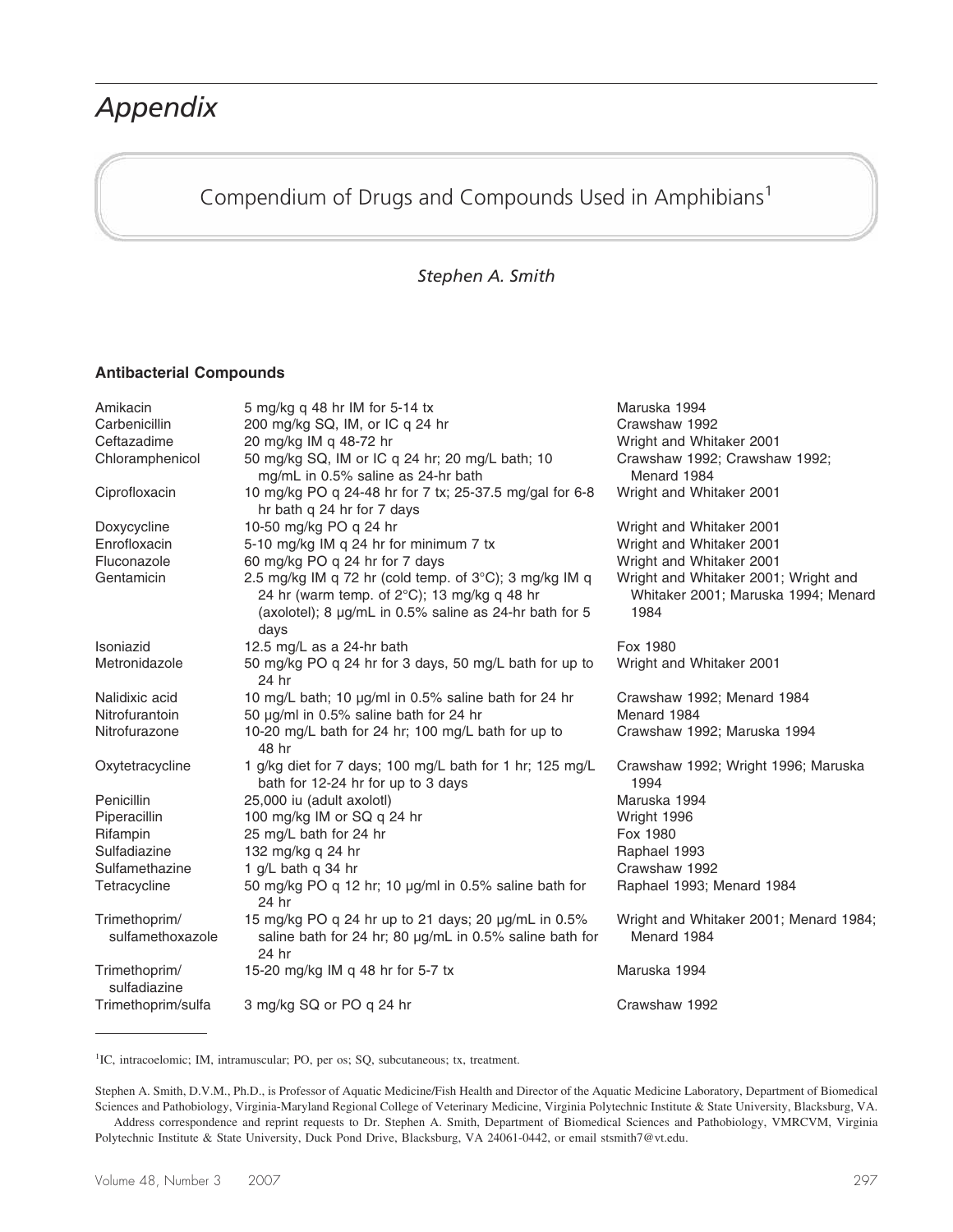#### **Antifungal Compounds**

| Acriflavin                   | 500 mg/L for 30 min bath q 24 hr                                                                                                 | Wright and Whitaker 2001                                               |
|------------------------------|----------------------------------------------------------------------------------------------------------------------------------|------------------------------------------------------------------------|
| Acriflavin/methylene<br>blue | 0.5 mL of a 0.45% acriflavin/0.00075% methylene blue<br>stock added to 1 L Holtfreter's solution as a 24-hr<br>bath for 3-5 days | Maruska 1994; Wright and Whitaker<br>2001                              |
| Amphotericin B1              | 1 mg/kg IC q 24 hr for 14-28 tx                                                                                                  | Wright and Whitaker 2001                                               |
| Benzalkonium<br>chloride     | 2 mg/L as a 60-min bath q 24 hr; 0.25 mg/L, bath for 72<br>hr; 0.25 ppm as a continuous bath                                     | Raphael 1993; Crawshaw 1992; Wright<br>and Whitaker 2001; Raphael 1993 |
| Chlorinated water            | up to 5 ppm bath for maximum of 2 hr/day                                                                                         | Wright and Whitaker 2001                                               |
| Copper sulfate               | 500 mg/L for 2 min q 24 hr for 5 days, then q 7 days<br>until no longer needed                                                   | Wright and Whitaker 2001                                               |
| Itraconazole                 | 2-10 mg/kg PO q 24 hr for 14-28 days, 0.01% liquid<br>form in 0.6% saline as a 5-min bath for 11 days                            | Nichols and Lamirande 2000                                             |
| Ketoconazole                 | 10 mg/kg PO q 24 hr; 10-20 mg/kg PO q 24 hr for<br>14-28 days                                                                    | Crawshaw 1992; Wright 1996                                             |
| Methylene blue               | 50 mg/mL as a 10 second dip, 2-4 mg/L as a<br>continuous bath for up to 5 days                                                   | Wright 1996; Crawshaw 1992; Raphael<br>1993; Wright 1996               |
| Miconazole                   | 5 mg/kg IC q 24 hr for 14-28 days                                                                                                | Wright 1996                                                            |
| Potassium<br>permanganate    | 200 mg/L bath q 24 hr for 5 min; 1 g/100 ml as topical<br>tx g 48-72 hr                                                          | Raphael 1993; Maruska 1994                                             |
| Sodium chloride              | 4-6 g/L bath for 72 hr; 10-25 g/L bath for 5-30 min; 20<br>mg/L bath for 6-8 hr                                                  | Crawshaw 1992; Wright 1996; Wright<br>and Whitaker 2001                |

#### **Antiparasitic Compounds—Protozoa**

| Acriflavin                | $0.025\%$ bath for 24 hr for 5 days                                                                                                                     | Raphael 1993                                                                                       |
|---------------------------|---------------------------------------------------------------------------------------------------------------------------------------------------------|----------------------------------------------------------------------------------------------------|
| Copper sulfate            | 500 mg/L dip for 2 min q 24 hr; 0.0001 mg/L bath to<br>effect                                                                                           | Raphael 1993; Crawshaw 1992; Wright<br>1996                                                        |
| Distilled water           | 2- to 3-hr bath                                                                                                                                         | Raphael 1993                                                                                       |
| Formalin                  | 1.5 ml/L of a 10% formalin solution dip for 10 min q<br>48 hr                                                                                           | Crawshaw 1992                                                                                      |
| Methylene blue            | 2 mg/L as a continuous bath                                                                                                                             | Raphael 1993                                                                                       |
| Metronidazole             | 10 mg/kg PO once; 10 mg/kg PO q 24 hr for 5-10 days;<br>50 mg/kg PO q 24 hr fo 3-5 days; 100-150 mg/kg PO<br>q 14-21 days; 50 mg/L bath for up to 24 hr | Maruska 1994; Poynton and Wright<br>1994; Wright 1996                                              |
| Paramomycin               | 50-75 mg/kg PO q 24 hr (for amoebiasis)                                                                                                                 | Wright 1996                                                                                        |
| Potassium<br>permanganate | 7 mg/L bath for 5 min q 24 hr                                                                                                                           | Raphael 1993                                                                                       |
| Quinine sulfate           | 30 mg/L bath for up to 1 hr (for hemoprotozoans)                                                                                                        | Wright 1996                                                                                        |
| Sodium chloride           | 4-6 g/L bath for 24-72 hr; 6 g/L bath for 3-5 days; 10-25<br>mg/L bath for 5-30 min                                                                     | Crawshaw 1992; Raphael 1993                                                                        |
| Sulfadiazine              | 132 mg/kg q 24 hr (for coccidiosis)                                                                                                                     | Wright and Whitaker 2001                                                                           |
| Sulfamethazine            | 1 g/L bath (for coccidiosis)                                                                                                                            | Wright and Whitaker 2001                                                                           |
|                           | <b>Antiparasitic Compounds-Helminths</b>                                                                                                                |                                                                                                    |
| Fenbendazole              | 10 mg/kg PO once; 50 mg/kg PO SID for 3-5 days; 100<br>mg/kg PO q 10 days, 100 mg/kg PO q 10-14 days,<br>100 mg/kg PO q 14-21 days                      | Maruska 1994; Wright and Whitaker<br>2001; Poynton and Whitaker 1994;<br>Maruska 1994; Wright 1996 |
| Ivermectin                | 2 mg/kg topically, then rinse off after a few minutes;<br>0.2-0.4 mg/kg PO once; 0.2-0.4 mg/kg PO or IM q 14<br>days                                    | Letcher and Glade 1992; Wright 1996                                                                |

Levamisole 8-10 mg/kg IC or topically q 14-21 days; 10 mg/kg IM q

days for a minimum of 3 tx

SQ, IC, or topically q 7-21 days

Mebendazole 20 mg/kg PO q 14 days<br>Praziquantel 10 mg/L bath up to 3 hr

14 days; 50-100 mg/L bath for 1-8 hr q 7 days; 100-300 mg/L bath for 24 hr q 7-4 days for a minimum of 3 tx; 100-300 mg/L bath fo 72 hr q 14-21

10 mg/L bath up to 3 hr q 7-21 days; 8-24 mg/kg PO,

| Wright 1996; Raphael 1993; Wright and |
|---------------------------------------|
| Whitaker 2001; Wright and Whitaker    |
| 2001; Wright and Whitaker 2001        |
|                                       |

|             | Raphael 1993 |
|-------------|--------------|
| Wright 1996 |              |

Thiabendazole 50-100 mg/kg PO q 14 days Cosgrove and Jared 1977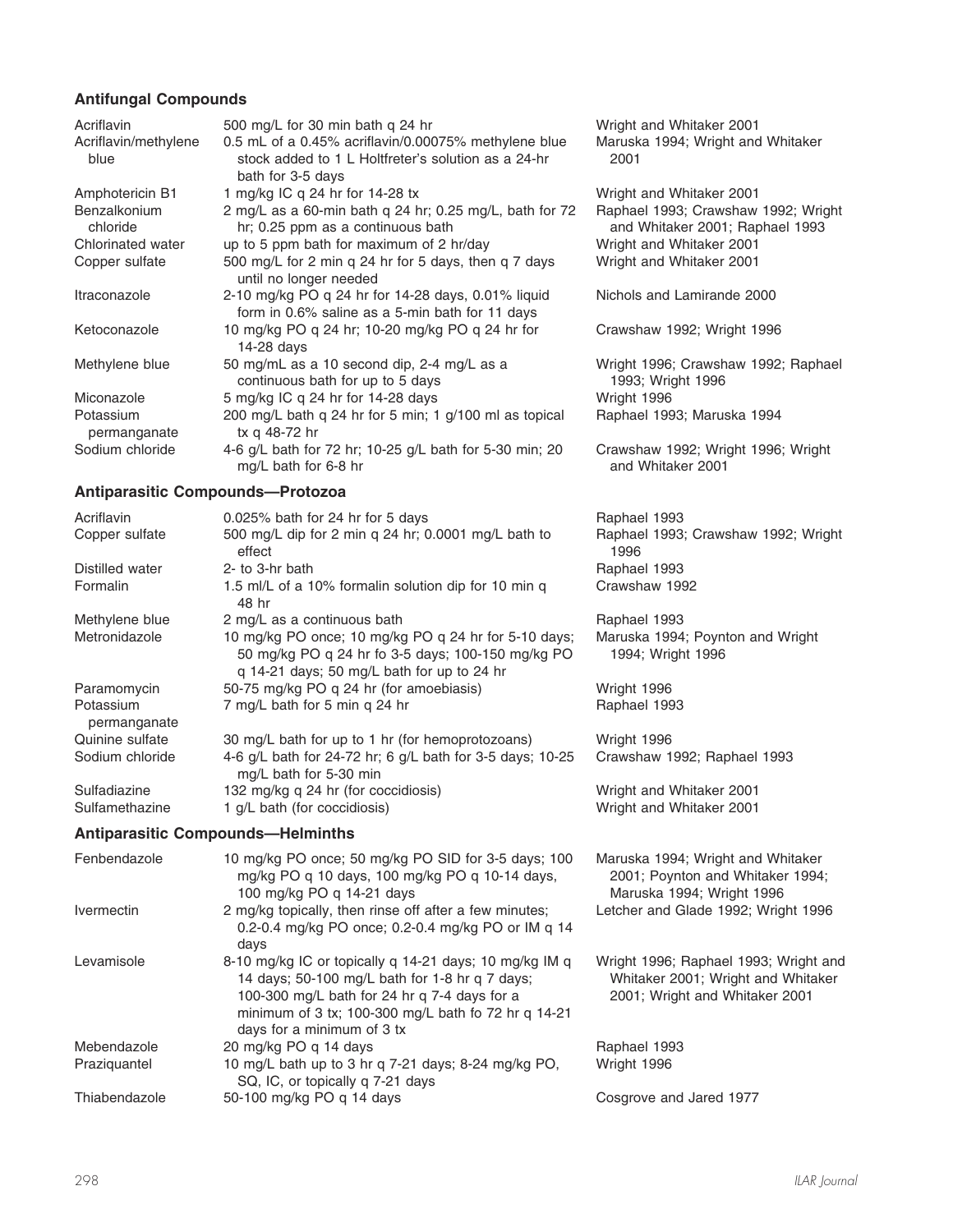## **Compounds for Anesthesia, Analgesia, and Euthanasia**

| Benzocaine                                                                        | 50 mg/L (larvae); 200-300 mg/L (adult), buffered with<br>sodium bicarbonate to adjust pH to around 7.0-7.4<br>(sedation, anesthesia)                                                                                                                        | Crawshaw 1993                                                                                                                            |
|-----------------------------------------------------------------------------------|-------------------------------------------------------------------------------------------------------------------------------------------------------------------------------------------------------------------------------------------------------------|------------------------------------------------------------------------------------------------------------------------------------------|
| Buprenorphine                                                                     | 75 mg/kg SQ (for analgesia)                                                                                                                                                                                                                                 | Machin 2001                                                                                                                              |
| Dexmedetomidine                                                                   | 40 mg/kg SQ (for 4+ hr analgesia); 120 mg/kg SQ (for<br>>8 hr analgesia)                                                                                                                                                                                    | Machin 2001                                                                                                                              |
| Fentanyl                                                                          | 1.0 mg/kg SQ (for analgesia)                                                                                                                                                                                                                                | Macin 2001                                                                                                                               |
| Flunixin meglumine<br>Isoflurane                                                  | 1 mg/kg IM or SQ q 24 hr (for analgesia)<br>3-5% induction, 1-2% maintenance (terrestrial species);<br>3 mL/L: bubbled into water to effect for aquatic<br>species (sedation, anesthesia)                                                                   | Wright and Whitaker 2001<br>Stetter 2001; Carpenter 2005                                                                                 |
| Ketamine                                                                          | 50-150 mg/kg IM or SQ (anesthesia)                                                                                                                                                                                                                          | Crawshaw 1993                                                                                                                            |
| Ketamine/Diazepam                                                                 | 20-40 mg/kg ketamine/0.2-0.4 mg/kg diazepam IM<br>(sedation, anesthesia)                                                                                                                                                                                    | Schumacher 1996                                                                                                                          |
| Meperidine                                                                        | 100 mg/kg SQ (for analgesia)                                                                                                                                                                                                                                | Machin 2001                                                                                                                              |
| Morphine                                                                          | 38 mg/kg SQ once (for analgesia); 30-100 mg/kg SQ,<br>IM or topical (for analgesia)                                                                                                                                                                         | Wright and Whitaker 2001; Machin 2001                                                                                                    |
| Propofol                                                                          | 10 mg/kg SQ (for sedation)                                                                                                                                                                                                                                  | Lafortune et al. 2001                                                                                                                    |
| Sodium<br>pentobarbital                                                           | 60 mg/kg IC; 60 mg/kg IV (euthanasia)                                                                                                                                                                                                                       | Burns and McMahan 1995, Carpenter<br>2005                                                                                                |
| Tricaine<br>methanesulfonate<br>(MS-222)                                          | 200-500 <sup>+</sup> mg/L bath, buffered with and equal amount of<br>sodium bicarbonate to adjust pH to ~7.0-7.4<br>(sedation, anesthesia); 10 mg/L bath for minimum of<br>30 min followed by cervical separation (euthanasia)                              | Fowler 1986; Hadfield and Whitaker 2005                                                                                                  |
| <b>Vitamins</b>                                                                   |                                                                                                                                                                                                                                                             |                                                                                                                                          |
| Vitamin B-1<br>(thiamine)                                                         | 25 mg/kg PO prn; 50-100 mg/kg IM or IC prn                                                                                                                                                                                                                  | Hadfield and Whitaker 2005; Wright and<br>Whitaker 2001                                                                                  |
| Vitamin B complex<br>Vitamin $D_3$                                                | 0.5-1.0 mL/gal water bath<br>2-3 iu/mL continuous bath; 100-400 iu/kg PO q 24 h;<br>1000 iu/kg IM once 24 hr after resolution of tetany                                                                                                                     | Wright and Whitaker 2001<br>Wright and Whitaker 2001                                                                                     |
| Vitamin E                                                                         | following Ca tx<br>1 mg/kg IM or PO q 7 day                                                                                                                                                                                                                 | Wright and Whitaker 2001                                                                                                                 |
| <b>Hormones</b>                                                                   |                                                                                                                                                                                                                                                             |                                                                                                                                          |
| hormone                                                                           | Gonadotropin-releasing 0.1 mg/kg SC, IM, repeat prn (induction of ovulation)                                                                                                                                                                                | Raphael 1993                                                                                                                             |
| Human chorionic<br>gonadotropin                                                   | 250-400 IU SC, IM (induction of ovulation); 50-100 IU<br>SC, IM (sperm release); 300 IU SC, IM (sperm<br>release)                                                                                                                                           | Crawshaw 1993; Crawshaw 1993;<br>Raphael 1993                                                                                            |
| Pregnant mare's<br>serum<br>gonadotropin                                          | 50 IU SC, IM (induction of ovulation)                                                                                                                                                                                                                       | Crawshaw 1993                                                                                                                            |
| Progesterone                                                                      | 1-5 mg SC, IM (induction of ovulation)                                                                                                                                                                                                                      | Crawshaw 1993                                                                                                                            |
|                                                                                   | <b>Miscellaneous Compounds for Use in Amphibians</b>                                                                                                                                                                                                        |                                                                                                                                          |
| Allopurinol<br>Atropine<br>Calcitonin<br>Calcium glubionate<br>Calcium gluconate, | 10 mg/kg PO q 24 hr (for gout)<br>0.1 mg/kg SQ or IM prn (for organophosphate toxicosis)<br>50 iu/kg q 7 days (possibly for metabolic bone disease)<br>1 mg/kg PO q 24 hr (for metabolic bone disease)<br>100 mg/kg IM, IV, or IC (for hypocalcemic tetany) | Wright and Whitaker 2001<br>Wright and Whitaker 2001<br>Wright and Whitaker 2001<br>Wright and Whitaker 2001<br>Wright and Whitaker 2001 |
| 10%                                                                               |                                                                                                                                                                                                                                                             |                                                                                                                                          |
| Dexamethasone                                                                     | 1 mg/kg IM or IV (for shock)                                                                                                                                                                                                                                | Wright and Whitaker 2001                                                                                                                 |
| Doxapram<br>Epinephrine 1:1000                                                    | 2 drops/100 g (for respiratory problem)<br>1 drop/100 g (for respiratory problems and cardiac<br>arrest)                                                                                                                                                    | Wright and Whitaker 2001<br>Wright and Whitaker 2001                                                                                     |
| Prenisolone sodium<br>succinate                                                   | 5-10 mg/kg IM (for shock)                                                                                                                                                                                                                                   | Wright and Whitaker 2001                                                                                                                 |